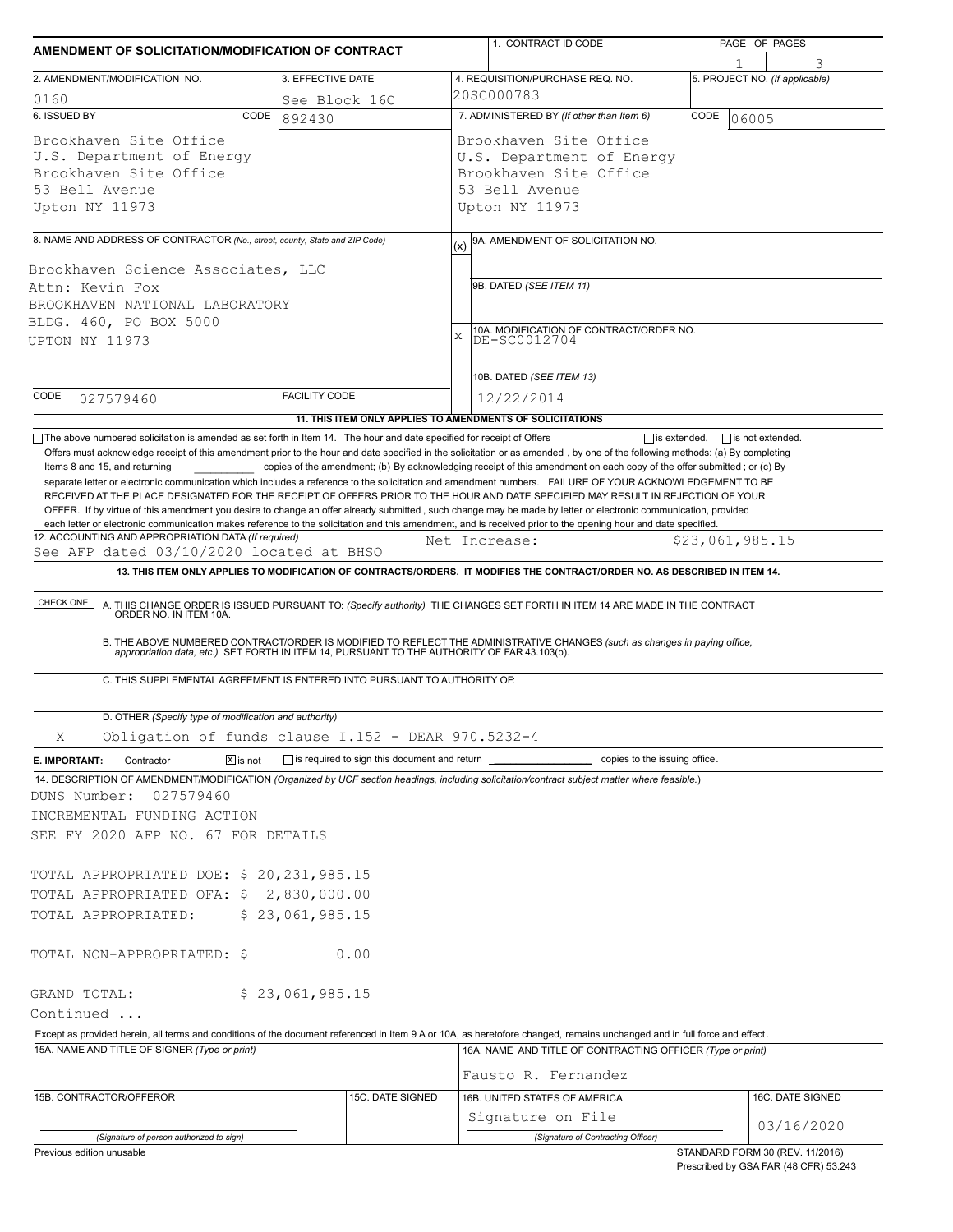**CONTINUATION SHEET** DE-SC0012704/0160 REFERENCE NO. OF DOCUMENT BEING CONTINUED **Example 2008** PAGE OF

NAME OF OFFEROR OR CONTRACTOR

Brookhaven Science Associates, LLC

| ITEM NO.<br>(A) | SUPPLIES/SERVICES<br>(B)                                                                                                                                       | QUANTITY UNIT<br>(C) | (D) | UNIT PRICE<br>(E) | <b>AMOUNT</b><br>(F) |
|-----------------|----------------------------------------------------------------------------------------------------------------------------------------------------------------|----------------------|-----|-------------------|----------------------|
|                 | PREVIOUS CONTRACT AMOUNT: \$ 3,421,758,058.94<br>NEW CONTRACT AMOUNT: \$3,444,820,044.09                                                                       |                      |     |                   |                      |
|                 | INFORMATION LISTED BELOW IS AUTO-GENERATED<br>CONTENT BY STRIPES:                                                                                              |                      |     |                   |                      |
|                 | LIST OF CHANGES:<br>Reason for Modification : Funding Only Action<br>Total Amount for this Modification: \$23,061,985.15<br>New Total Amount for this Version: |                      |     |                   |                      |
|                 | \$3,444,820,044.09<br>New Total Amount for this Award: \$3,444,820,044.09<br>Obligated Amount for this Modification:<br>\$23,061,985.15                        |                      |     |                   |                      |
|                 | New Total Obligated Amount for this Award:<br>\$3,444,820,044.09<br>CHANGES FOR LINE ITEM NUMBER: 1                                                            |                      |     |                   |                      |
|                 | Total Amount changed<br>from \$3,421,758,058.94 to \$3,444,820,044.09<br>Obligated Amount for this modification:<br>\$23,061,985.15                            |                      |     |                   |                      |
|                 | CHANGES FOR DELIVERY LOCATION: 06005<br>Amount changed from \$3,421,758,058.94 to<br>\$3,444,820,044.09                                                        |                      |     |                   |                      |
|                 | NEW ACCOUNTING CODE ADDED:<br>Account code:<br>See AFP dated 03-10-2020 located at BHSO<br>[Appropriated]                                                      |                      |     |                   |                      |
|                 | Fund 00000<br>Appr Year 0000<br>Allottee 00<br>Reporting Entity 000000                                                                                         |                      |     |                   |                      |
|                 | Object Class 00000<br>Program 0000000<br>Project 0000000<br>WFO 0000000                                                                                        |                      |     |                   |                      |
|                 | Local Use 0000000<br>Quantity: 0<br>Amount: \$20,231,985.15<br>Percent: .58732                                                                                 |                      |     |                   |                      |
|                 | Subject To Funding: N<br>Payment Address:<br>Payment - Direct Payment<br>from U.S. Dept of Treasury                                                            |                      |     |                   |                      |
|                 | NEW ACCOUNTING CODE ADDED:<br>Account code:<br>Continued                                                                                                       |                      |     |                   |                      |
|                 |                                                                                                                                                                |                      |     |                   |                      |